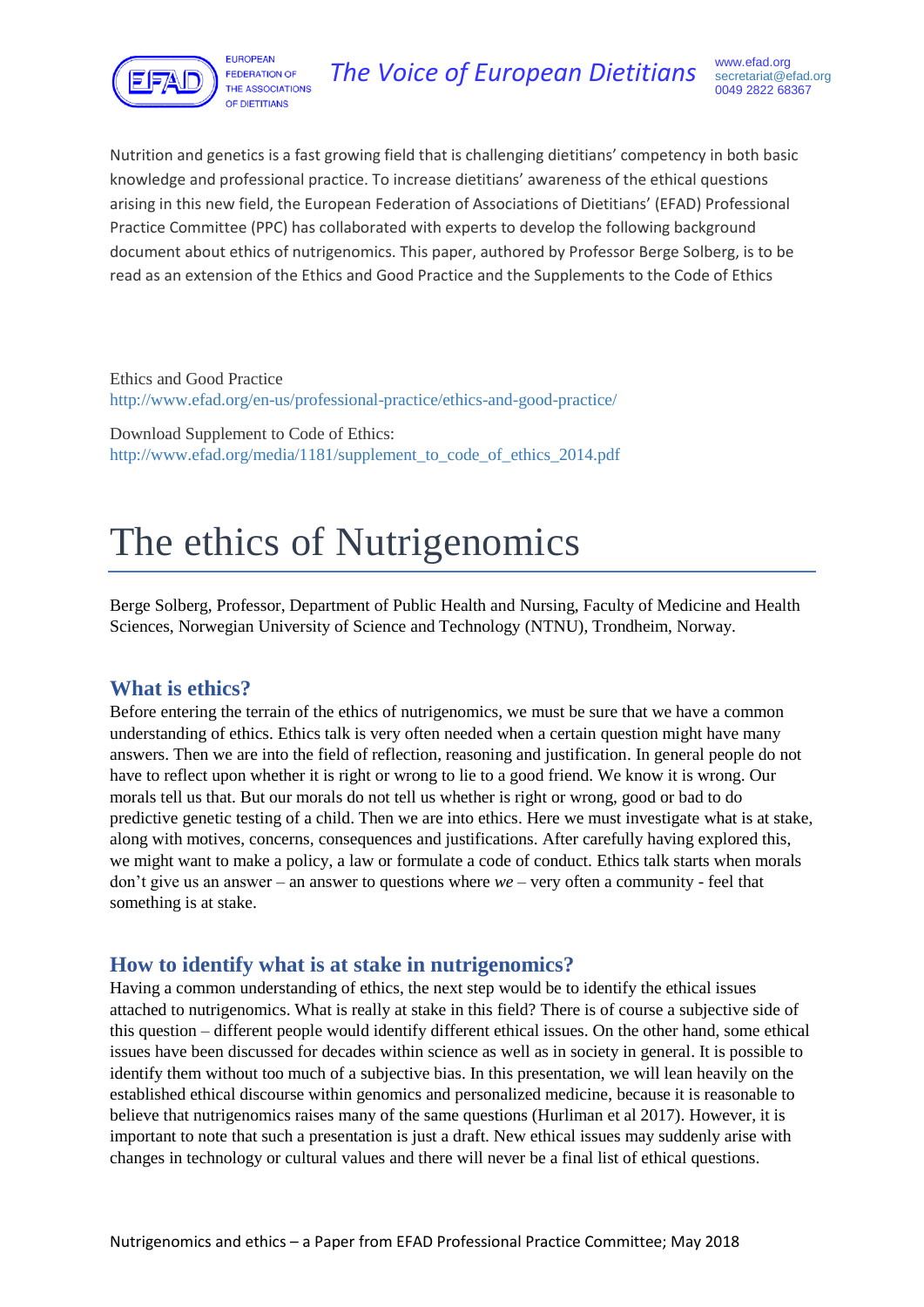

### **Prevention and the risk of informational harm**

One of the preconditions for prevention through nutrigenomics is genetic testing. Predictive genetic testing has been debated for several decades. It is the only part of medicine where a right *not to know* is highly respected (Chadwick et al 2014). One of the reasons for this is a mutual understanding that some types of predictive genetic information can harm people – what has been called "informational harm". It is the fear that healthy people are turned into anxious at-risk persons or patients without a very good reason. Or that people loses their sense of an *open future*. Extra safeguards are often put in place regarding predictive genetic testing of children, since children cannot consent and their whole future is at stake.

Dietitians need to be aware of the risk of informational harm if predictive genetic disease information is disclosed as a consequence of nutrigenomic testing. Steps should be taken to avoid such disclosure.

### **The risk of integrity- and privacy breaches**

Genetic information is considered to be extremely sensitive information. Classical topics in the ethics of genetics are the risk of misuse of genetic information by insurance companies, employers, police, etc. Genetic information is about families and relatives, but genetic information can also reveal that someone is not part of the biological family. This means that there might be information and secrets hidden in genetic data that could pose serious threats to people's integrity and privacy, if they end up in the wrong hands.

It is of vital importance that clients within the field of nutrigenomics, have consented to genetic testing. Clients should be in control of their genetic data, by being informed about, and having consented to, potential secondary use and sharing of their data (i.e. research / commercial use). Clients should be able to trust the security, confidentiality and integrity of laboratories, storage facilities and health personnel dealing with their genetic data.

### *Personalized approaches and the risk of "me-medicine"*

Personal medicine is a buzzword in medicine today (Abettan 2016). Tailored approaches in treatment, drug development as well as in dietetics seem to be a promising way to go. Differences in our genomes should lead to differences in the way we approach patients/clients, and genomics based advices could have a huge motivational force. But there might be a catch. Personal medicine and nutrigenomics seems to emphasize that we are all different, and embezzle the fact that we have so much in common. Population based and standardized strategies for improving health and diets, may suffer when the idea of tailormade advices based on genomics get popular. The philosopher Donna Dickenson has called broad strategies "we-medicine" (Dickenson 2013). As a contrast, she calls tailormade approaches "me-medicine". The potential harm is if "we-approaches" loses terrain to "meapproaches" on the basis of ideology rather than scientific considerations of effect. There is a strong, western cultural trend towards "individualization" were tailormade health advices ideologically fits in.

Nutrigenomics must find the balance. Genomics based tailor made advices should not be pushed to a degree that they undermine public belief in effective broad population based strategies and advices.

## **The risk of an "unhealthy" relation to the social activity of eating**

Health is characterized partly by a certain peace of mind. We often say that an aspect of being healthy is to forget about health. When one gets sick, one "remembers" the body. The philosopher Hans Georg Gadamer pinpointed this "concealed" nature of health in this famous quote: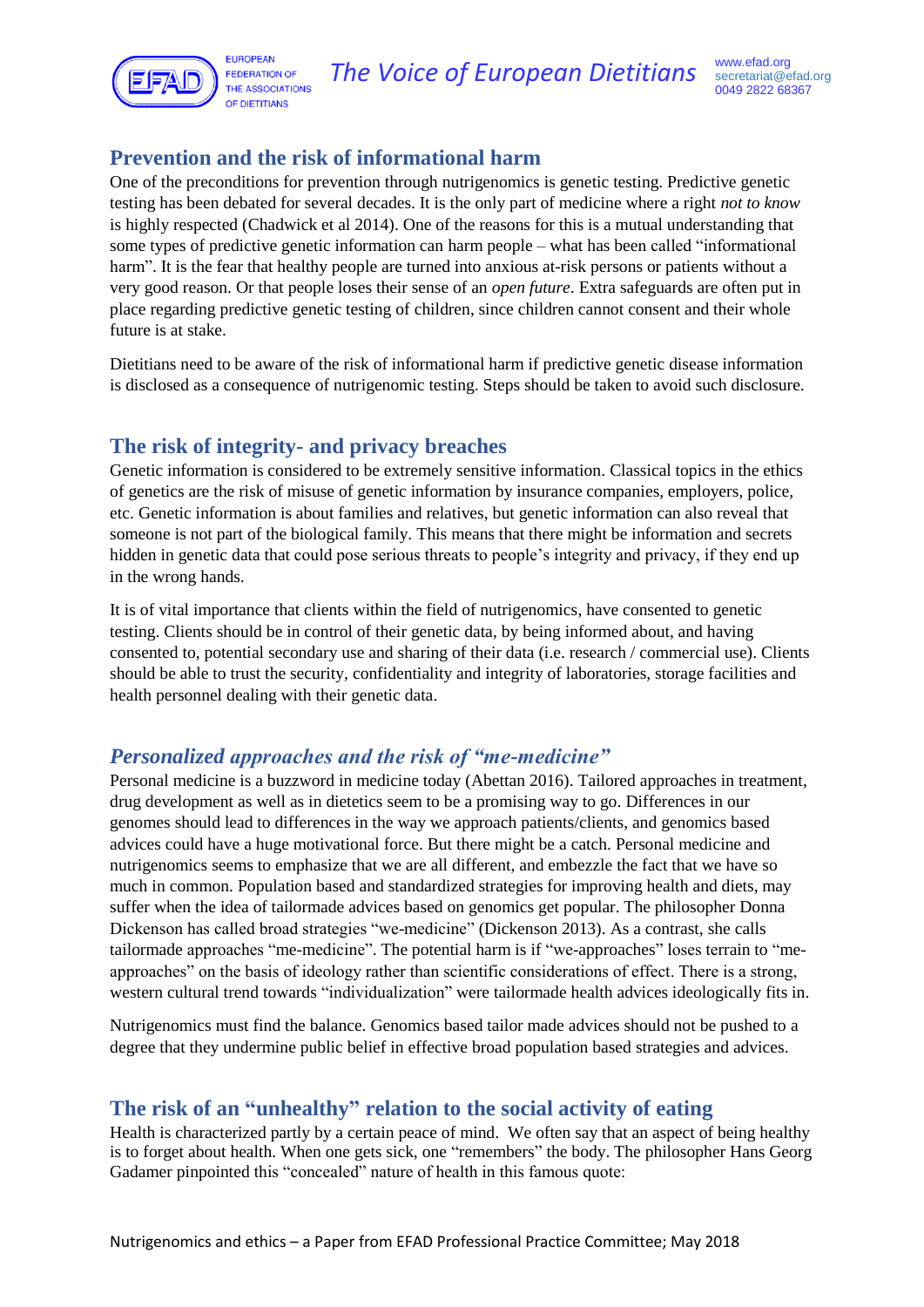

*"Without doubt it is part of our nature as living beings that the conscious awareness of health conceals itself. Despite its hidden character, health nonetheless manifests itself in a kind of feeling of wellbeing. It shows itself above all where such a feeling of well-being means that we are open to new things, ready to embark on new enterprises and, forgetful of ourselves, scarcely notice the demands and strains which are put upon us. This is what health is."* (Gadamer 2015, p 143-144)

This quote should not be interpreted as an argument against prevention and scientific dietetic advices, but only a warning that tailormade prevention might occupy your thoughts more than broad and often simple strategies. Nutrigenomics has a potential for motivating individual lifestyle changes and thereby creating health. On the other hand, if nutrigenomics brings the genes onto the table, so to speak, the rich social practice of eating may become affected. Eating and drinking is more than nutrition, it has a social and cultural dimension that makes it a central part of a good life.

Dieticians should keep in mind that "health" is a thick concept where optimal, personalized nutrition represent one dimension of the concept, while the feeling of wellbeing and "forgetfulness of ourselves", represents another dimension. Both dimensions need to be considered.

#### **Direct-to-consumer-testing and the risk of hyping genetics**

Many commercial companies offer dietetic advices based on personal genetic testing today. As Ahlgren et al. (2013) have pinpointed, *consumer protection is crucial* on this arena. All of the concerns above are particularly relevant concerns with regard to the DTC-industry and consumer protection. But in addition to the concerns mentioned, it is important to note that the DTC-companies are the leading agents marketing the idea that healthy nutrition needs to be based on genetic information. The main risk here is that the companies oversell this idea, far beyond the science underlying this field.

The immediate risk of hyping and overselling is that consumers waste their money on dietetic advices without effect. A more profound risk is that these companies manage to influence popular culture in the sense that people in general tend to believe that malnutrition primarily has a genetic explanation. We know for sure that the most important determinants for what people anywhere on earth eat and drink, are what country they live in and what socio-economic class they belong to. That means that on a general level, political explanations are far more important than genetic explanations.

Dieticians should be updated on the scientific foundation for advices given by the DTC-companies and be able to call attention to hype and overselling of genetics in this field.

#### **References:**

Abettan, C. 2016. Between hype and hope: What is really at stake with personalized medicine? Med Health Care and Philos (2016) 19: 423. doi:10.1007/s11019-016-9697-2

Ahlgren J, Nordgren A, Perrudin M, Ronteltap A, Savigny J, Trijp H, Nordström K & Görman U (2013). Consumers on the Internet: ethical and legal aspects of commercialization of personalized nutrition. *Genes & Nutrition*, Volume 8, Issue 4, pp 349–355.

Chadwick R, Levitt M, Shickle D. (2014, ed.). The Right to Know and the Right Not to Know. Genetic Privacy and Responsibility. 2nd Edition. Cambridge: Cambridge University Press.

Dickenson, D. (2013). Me medicine vs. we medicine: Reclaiming biotechnology for the common good. Columbia University Press.